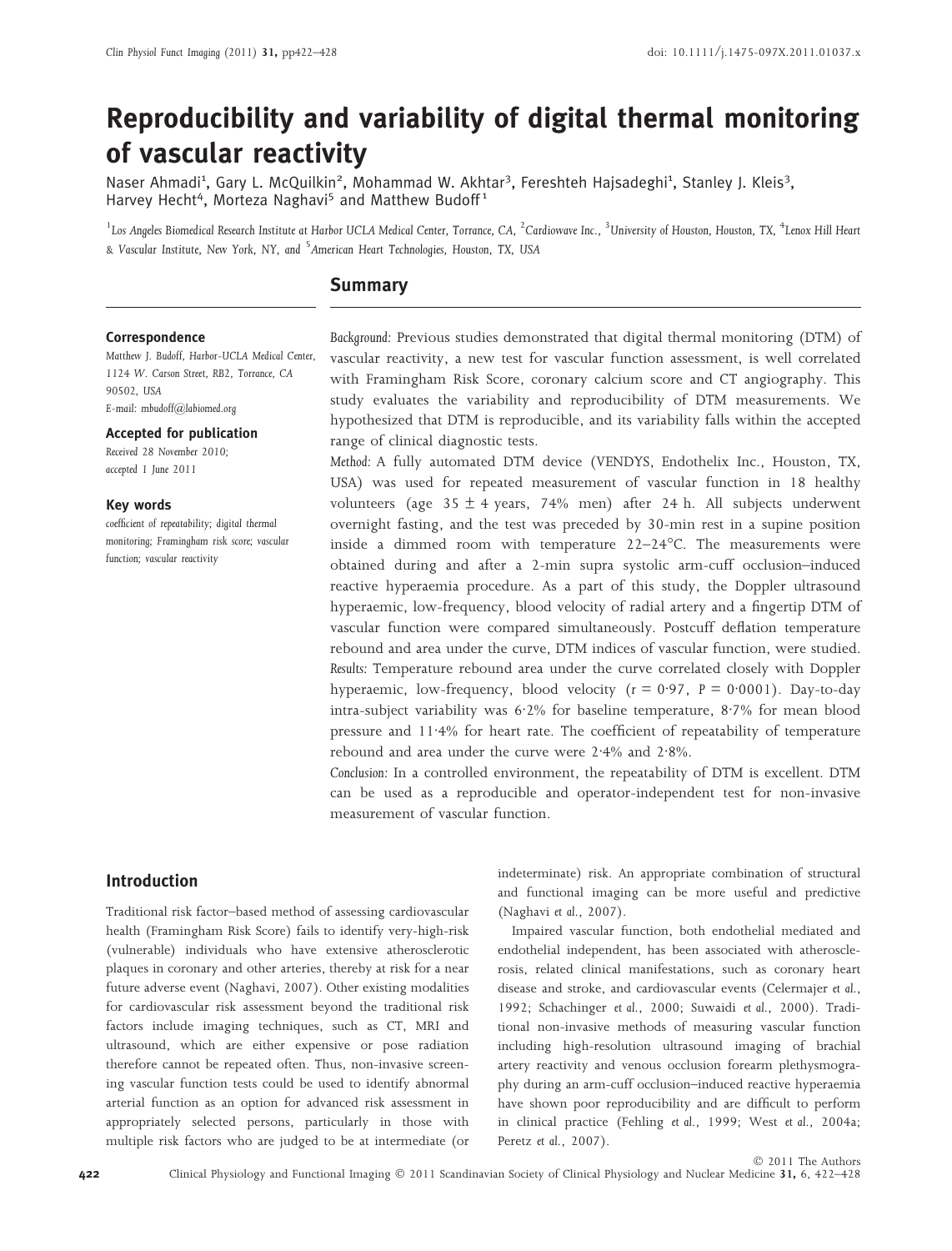Recently, peripheral arterial tonometry (PAT) technique has been introduced as an easier method for the measurement of vascular function. The PAT technique compares pulse amplitude at the fingertips before and after a 5-min arm-cuff-induced reactive hyperaemia (Kuvin et al., 2001). Digital thermal monitoring (DTM) of vascular function has been introduced as new non-invasive assessment of vascular function (Nachiket et al., 2003; Ahmadi et al., 2009a). Similar to the PAT technique, DTM is performed during an arm-cuff occlusion–induced reactive hyperaemia. Both tests have modestly correlated with brachial artery reactivity (Nachiket et al., 2003). An advantage of the DTM method is that it measures both cutaneous microvascular and vascular reactivities that result in increased blood flow to the fingers because of reactive hyperaemia. Studies have shown that cutaneous microvascular reactivity may be mediated via nitric oxide pathways, and cardiovascular pharmacologic and non-pharmacologic therapies may improve skin microvascular reactivity (Joannides et al., 1995; Rossi et al., 2007).

A number of studies have observed that reduced reactive hyperaemia measured by DTM was associated with increased risk of atherosclerotic cardiovascular disease and predicts the burden of atherosclerosis risk factors measured by Framingham Risk Score and subclinical coronary atherosclerosis measured by coronary calcium score and CT angiography (Ahmadi et al., 2008, 2009b).

The utility of DTM in clinical and research studies is dependent upon the reproducibility of the measures obtained by DTM. This study evaluates the intra-subject variability of DTM.

## **Methods**

#### Study participants

The study population consisted of 18 participants who underwent [age 35  $\pm$  4 years, range: 25–44 years, 74% men, body mass index (BMI) 23  $\pm$  2 kg m<sup>-2</sup>] who underwent a DTM measurement study within 1 day. As a part of this study, the lowfrequency, Doppler ultrasound hyperaemic blood velocity of radial artery and a fingertip DTM of vascular function during and after reactive hyperaemia procedure were compared simultaneously. All patients were free of known cardiovascular disease and were normotensive, normoglycaemic, normocholesterolaemic, non-smokers, without coronary artery disease, family history of premature CHD, infection or systemic inflammation. The study protocol and consent forms were approved by the Institutional Review Board of Los Angeles Biomedical Research Institute at Harbor UCLA Medical Center, Torrance, CA, USA.

## Study protocols

All DTM measurements were performed in the morning in a quiet and dimmed room and at a controlled ambient temperature between 22 and 24°C. Female participants were examined during the follicular phase of their menstrual cycle. Studies were conducted after an overnight fast of at least 10 h (water was permitted) and abstinence from alcohol, caffeine, any vasoactive medications, exercise, high-fat foods and supplemental vitamin C. The measurements were obtained with the subjects supine and after 30 min of rest. Each patient's blood pressure in the control arm was recorded in a sitting position, 5 min before the DTM test (IntelliSense<sup>®</sup> Professional Digital Blood Pressure Monitor, HEM-907XL; Omron Inc, Chicago, IL, USA). DTM of both hands was obtained during 3-min stabilization, 2-min cuff inflation to 50 mmHg greater than systolic blood pressure and 5-min deflation using an automated, operator-independent protocol (VENDYS-5000; Endothelix Inc., Houston, TX, USA).

Thermal changes before, during and after arm-occlusive reactive hyperaemia test were traced continuously in the fingertip of both occluded and non-occluded arm and digitalized automatically using VENDYS software.

## Data acquisition

The device consists of a computer-based thermometry system (0.006°C thermal resolution) with two fingertip RTD (resistance temperature detector) probes designed to minimize the skin– probe contact area and fingertip pressure. These fast-response probes were attached to the pulp of the index finger on both hands. This system includes a common automated sphygmomanometer cuff, an automated cuff-inflation pump and an automated release valve to permit the non-invasive measurement of arterial pressure and the control of occlusive hyperaemia. Dual-channel temperature data were simultaneously acquired at a 1-Hz sampling rate. To provide for the computation of simultaneous, bidirectional, mean flow velocity, an 8-MHz Doppler ultrasound transducer was placed over the radial artery of the occluded arm while quadrature Doppler signals were recorded at a sampling rate of 22 050 Hz. The Doppler probe had a wide beam to fully insonify the vessel and a flat profile to maintain a constant transducer–artery angle to stabilize the relationship between blood velocity and Doppler shift frequency minimizing motion artefacts (Li, 2004).

#### DTM analysis

Digital thermal monitoring assessments were operator independent. DTM thermal probes were attached to the pulp of the index finger, and thermal changes because of cuff occlusion were automatically recorded with a 1-Hz sampling rate using VENDYS software. Recording session times for each DTM test were automatically recorded. The definitions for postdeflation temperature rebound (TR) and area under the curve (TMP AUC) are shown in Fig. 1.

## Doppler ultrasound measurement of hyperaemic blood velocity

To observe the relatively slow vascular, hyperaemic response, a low-frequency, Doppler ultrasound, mean flow velocity signal was computed, which eliminates the common, higher-fre-

 2011 The Authors Clinical Physiology and Functional Imaging © 2011 Scandinavian Society of Clinical Physiology and Nuclear Medicine 31, 6, 422-428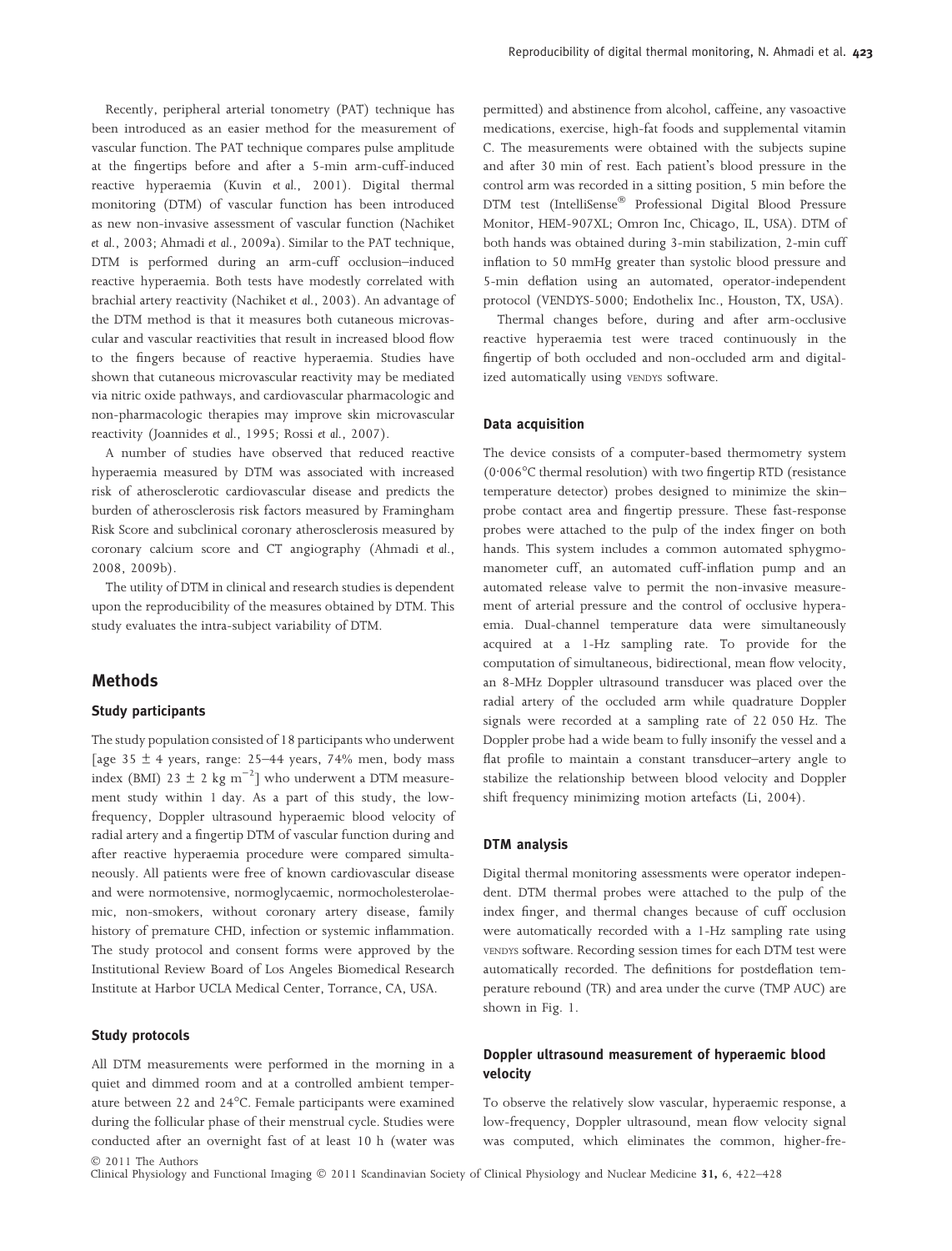

Figure 1 Skin temperature changes during cuff-reactive hyperaemia, as shown by infrared imaging and digital thermal monitoring (DTM).

quency, systolic and diastolic cardiac flow components. This desired low-frequency signal was obtained via digital signal processing methods by computing the bidirectional, mean Doppler shift frequency (Hz) across the vessel (75-Hz sampling rate) from the recorded Doppler quadrature signals; converting to a mean flow velocity signal  $\rm (cm\;s^{-1})$  via the common Doppler equation and knowledge of probe frequency and geometry; and applying a finite impulse response (FIR), linearphase, lowpass filter with a cut-off frequency of  $0.1$  Hz. This low-frequency flow velocity signal  $\rm (cm~s^{-1})$  may be further transformed to a flow signal  ${\rm (ml\ min}^{-1})$  via multiplication by the estimated cross-sectional area of the radial artery and conversion of appropriate time units. The area under the flow curve, expressed in units of fluid volume per time, becomes simply a fluid volume (ml) because a given area is the product of flow  $(ml min<sup>-1</sup>)$  and time  $(min)$ . Thus, the area under the Doppler flow curve immediately following the release of cuff occlusion, which is in excess of the baseline flow amplitude, represents an additional volume of blood introduced by reactive hyperaemia. When the flow curve, expressed in units of either Doppler shift (Hz), velocity  $(\text{cm s}^{-1})$  or flow  $(\text{ml min}^{-1})$ , is normalized by the baseline flow amplitude, the normalized area under the Doppler flow curve,  $AUC_D$ , represents a normalized measure of this hyperaemic blood volume. For the theoretical flow curves of Fig. 2, this Doppler area under the curve,  $AUC_D$ (shaded in red), may be expressed as the product of the exponential amplitude,  $(A_{\text{peak}} - A_{\text{baseline}})$ , and the reactivity time constant,  $\tau_{\text{reactivity}}$ . Additionally, because blood is the primary heat transport mechanism within the body, the lowfrequency, mean flow signal  $\text{(ml min}^{-1}\text{)}$  that indicates reactive hyperaemia also provides a dynamic measure of heat input into



Figure 2 (a) A theoretical Doppler, low-frequency mean flow velocity signal during the measurement procedure with baseline amplitude, Abaseline, prior to cuff occlusion, zero flow during cuff occlusion, and hyperaemic response following cuff release showing peak amplitude, Apeak, and an exponential decay; (b) a low-frequency, Doppler flow signal normalized to baseline amplitude with the post cuff deflation area under the curve, AUC<sub>D</sub>, (shaded red) equal to the product of the exponential amplitude  $(A_{\text{peak}} - A_{\text{baseline}})$  and the reactivity time constant,  $\tau_{\text{reactivity}}$ .

the finger and a basis for monitoring reactive hyperaemia via DTM sensors.

#### Generation of flow signals from DTM signals

Preliminary signal processing indicates that the heat transfer into the finger, proportional to finger blood flow, may be accurately represented by the low-frequency, mean flow signal after lowpass filtering. The characteristics of the lowpass filter are represented in the time domain by an exponential impulse response having a decay time constant equal to the DTM signal decay during cuff occlusion. Conversely, a normalized flow signal may be computed from a normalization of the DTM finger temperature deconvolved (inverse filtering) with the same exponentially decaying impulse response. Figure 3c shows the comparison of normalized flow waveforms obtained from Doppler sensors and DTM sensors. The preliminary similarity of these normalized signals supports the hypothesis that DTM and Doppler flow velocity signals are closely related during reactive hyperaemia procedures (Fig. 3c).

#### Statistical analysis

The descriptive data are presented as mean  $\pm$  SD. Baseline temperature (TMP initial), TR and AUC were compared between repeated DTM measurements using t-test. Variability and repeatability of the test were measured and compared between repeated DTM measurements. Assessment of variability included the calculation of the coefficient of variation (CV) of the TR and AUC for repeated DTM measurements as well as dayto-day variability of the participants. Repeatability of DTM analysis for each cuff location was calculated using intra-class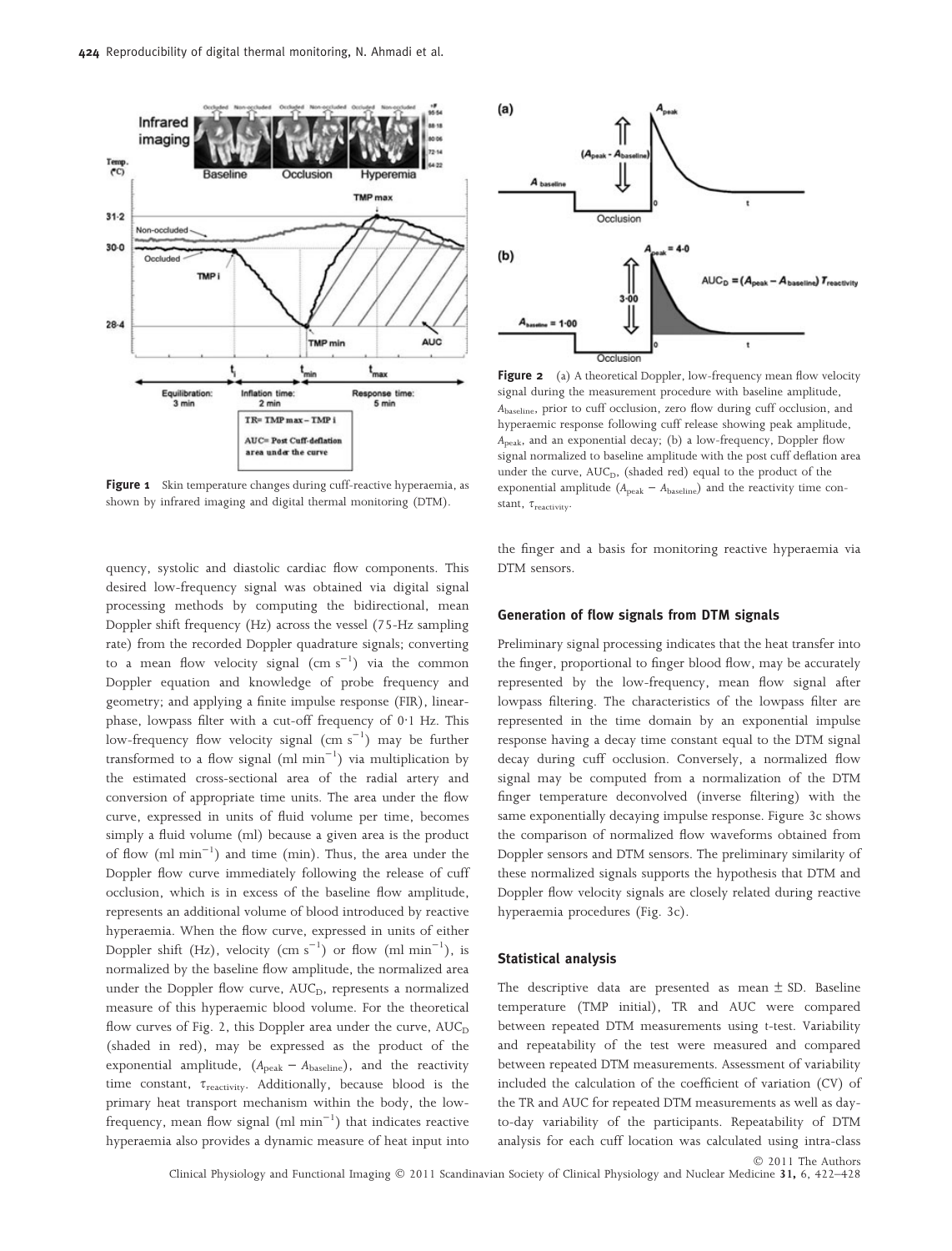



(a) DTM of vascular function

correlation coefficient (ICC) in a two-way mixed effects model and Bland & Altman, 1986 plots with calculation of the repeatability coefficient. SPSS 15.0 (Chicago, IL, USA, http:// www.spss.com) statistical software was used.

၉

## Results

The TMP AUC correlated closely with Doppler ultrasound hyperaemic blood velocity, AUC<sub>D</sub> (Figs 3 and 4). The mean baseline fingertip temperature was not significantly different in the 1-day repeat study  $(31.7 \pm 2.7 \text{ versus } 31.5 \pm 2.8\text{°C},$ 



Figure  $4$  the correlation of  $AUC_D$  (Doppler ultrasound) and TMP  $AUC$ (digital thermal monitoring) (AUC = area under the curve,  $TMP$  = temperature).

 $P = 0.6$ ). Additionally, the mean arterial blood pressure and heart rate were not different in day-to-day measurement (95.7 ± 5.4 versus 94.1 ± 6.1, P = 0.5 and 68.5 ± 4.5 versus 69.8  $\pm$  3.1, P = 0.4, respectively).

The final fingertip temperature (300 s postcuff deflation) was equal to or lower than baseline temperature. The time of temperature minimum (TMP min) to temperature maximum (TMP max) was  $150 \pm 10$  s. Mean TR and TMP AUC were similar after the repeat study (1·13  $\pm$  0·22 versus 1·15  $\pm$  0·21,  $P = 0.87$ , and  $148 \pm 23$  versus  $152 \pm 24$ ,  $P = 0.4$ , respectively).

#### Variability and repeatability

The day-to-day variability of mean arterial BP and heart rate was small (CV:  $8.7\%$  and  $11.4\%$ , respectively). Similarly, the day-today variability of TMP initial variation was small ( $CV = 7.1\%$ ). In addition, the repeated TR and TMP AUC were well correlated (Fig. 5), and day-to-day variability of repeated TR and TMP AUC was small (CV =  $5.7$  and  $4.8\%$ , respectively; Fig. 6). The repeatability of the test for TR and AUC was derived using Bland–Altman models that are shown in Table 1. The coefficient of repeatability (CR) of TR and TMP AUC was 2.4% and 2.8%, respectively. The ICC between TR of two repeated measurements was 0.82 (95%CI: 0.61-0.93, P = 0.0001); similar ICC for TMP AUC was also observed  $(0.83, 95\%$  CI:  $0.63-0.94$ ,  $P = 0.0001$ .

## **Discussion**

The main findings of this study are as follows: (i) measurements of baseline temperature are highly reproducible and reliable, with low coefficients of variation  $(7.1\%$  for day-to-day variation); (ii) within-subject variability in DTM-based mea-

 2011 The Authors Clinical Physiology and Functional Imaging © 2011 Scandinavian Society of Clinical Physiology and Nuclear Medicine 31, 6, 422-428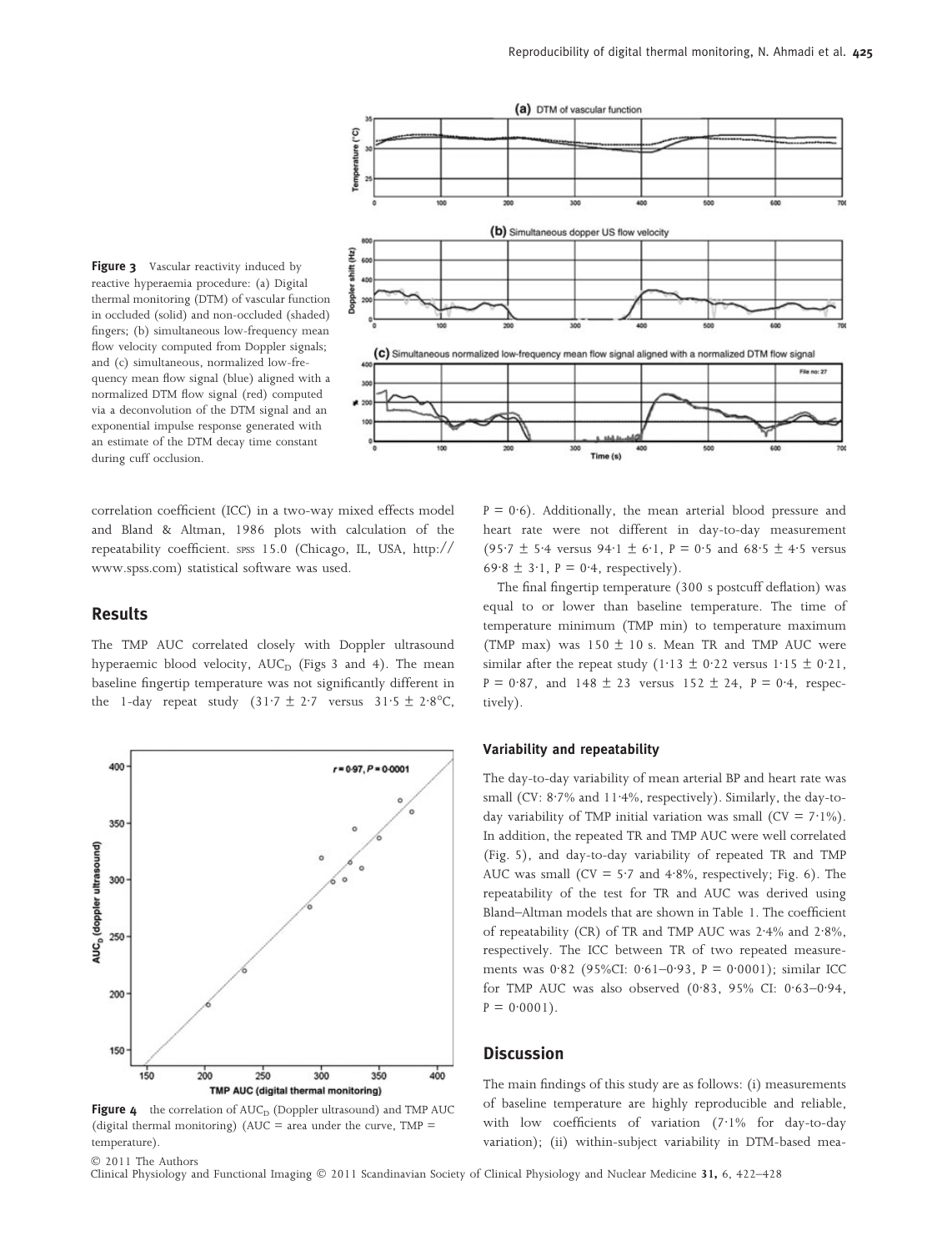

**Figure 5** The correlation of repeated TR and TMP AUC  $(r = 0.83,$  $P = 0.0001$ ) (not shown in the figure) (TR = temperature rebound, TMP AUC = temperature area under the curve).



Figure 6 The variability of repeated digital thermal monitoring measurement for TMP AUC and temperature rebound  $(y = -0.031*X + 0.057)$  TMP AUC = temperature area under the curve.

surement of vascular reactivity (TR and TMP AUC) is low, suggesting similar responses to reactive hyperaemia stimulus; (iii) the low variation in DTM repeatability; and (iv) close correlation of the low-frequency blood flow and the DTM of vascular reactivity suggests DTM as an appropriate test to evaluate vascular reactivity in clinical and research settings.

Physiological estimates of the severity of vascular dysfunction can guide clinical decision-making to approach patients with coronary artery disease. Although the use of the intracoronary Doppler flow measurement and biplane angiography reliably determines coronary microvascular dysfunction, there is a need to develop tools that can assess vascular function non-invasively.

Table 1 Reproducibility and variability of digital thermal monitoring (DTM) of vascular function.

| Variable                           | D     |                 |          | $SDD$ CV (%) CR (%) ICC P value |      |        |
|------------------------------------|-------|-----------------|----------|---------------------------------|------|--------|
| Heart rate                         | 0.47  | 0.054           | $11 - 4$ | 10.6                            | 0.70 | 0.01   |
| Mean arterial pressure 0.44        |       | 0.038           | 8.7      | 7.5                             | 0.79 | 0.0005 |
| TMP initial $(^{\circ}C)$          | 0.51  | 0.036           | 7.1      | $7 \cdot 1$                     | 0.81 | 0.0001 |
| DTM indices of vascular reactivity |       |                 |          |                                 |      |        |
| TR $(^{\circ}C)$                   | 0.209 | 0.012           | 5.7      | 2.4                             | 0.82 | 0.0001 |
| TMP AUC                            |       | $0.292$ $0.014$ | 4.8      | 2.8                             | 0.83 | 0.0001 |

D, mean absolute difference; SD<sub>D</sub>, SD of mean differences; CV, coefficient of variability  $[(SD_D/D) \times 100]$ ; CR, coefficient of repeatability  $[(SD<sub>D</sub> × 1.96) × 100)]$ ; ICC, intra-class correlation coefficient.

The techniques employed to assess vascular function are as follows: ultrasound to quantify flow-mediated dilation (FMD), venous occlusion forearm plethysmography, reactive hyperaemia peripheral arterial tonometry (RH-PAT) and postocclusive reactive hyperaemia (PORH) test with laser Doppler flowmetry during reactive hyperaemia. The equipment, operator and physiological changes (e.g. the duration and type of stimulus, season, exercise, mental stress, food intake, menstrual cycle and cardiovascular risk factors; Deanfield et al., 2007) contribute to the variability of measuring vascular function. Each of these modalities is plagued by problems of inter-test reproducibility. Inter-session variations for FMD responses (range 1–84%; West et al., 2004b), venous occlusion forearm plethysmography (range 12-24%; Burggraaf et al., 2000), RH-PAT (14.8-15.9%; Yvonne-Tee et al., 2005) and PORH test with laser Doppler flowmetry (range 10.5–17%; Bircher et al., 1994; Corretti et al., 2002) limit their use as a 'therapeutic target' for an individual patient.

Flow-mediated dilation and venous occlusion forearm plethysmography are uniquely challenging, and the examination needs to be performed by well-trained, skilled individuals. Ergonomic factors are also important, with both the examiner and subject assuming comfortable positions, such that the transducer remains steady at the same anatomical position throughout (Bircher et al., 1994; Corretti et al., 2002).

Intra-⁄ inter-observer, technical and interpretive variability, skew artefacts from cross-sectional imaging, temporal variability and brachial artery diameter limit accurate FMD assessments (Hijmering et al., 2001; Alam et al., 2005). Similarly, Intra- ⁄ inter-observer and technical and interpretive variability limit accurate measurement of vascular function with venous occlusion plethysmography (Donald et al., 2008).

The variation of vascular function assessment with PORH test with laser Doppler flowmetry is substantial. Spatial and temporal variability and technical and interpretive variability decreased accuracy of PORH in vascular function assessment (Binggeli et al., 2003).

Without restraint, recording of arterial tone is quite difficult because of motion artefact (hand or finger motion can appear in recording of arterial tone). Additionally, a change in sensor position or acceleration can result other type of artefact. The 2011 The Authors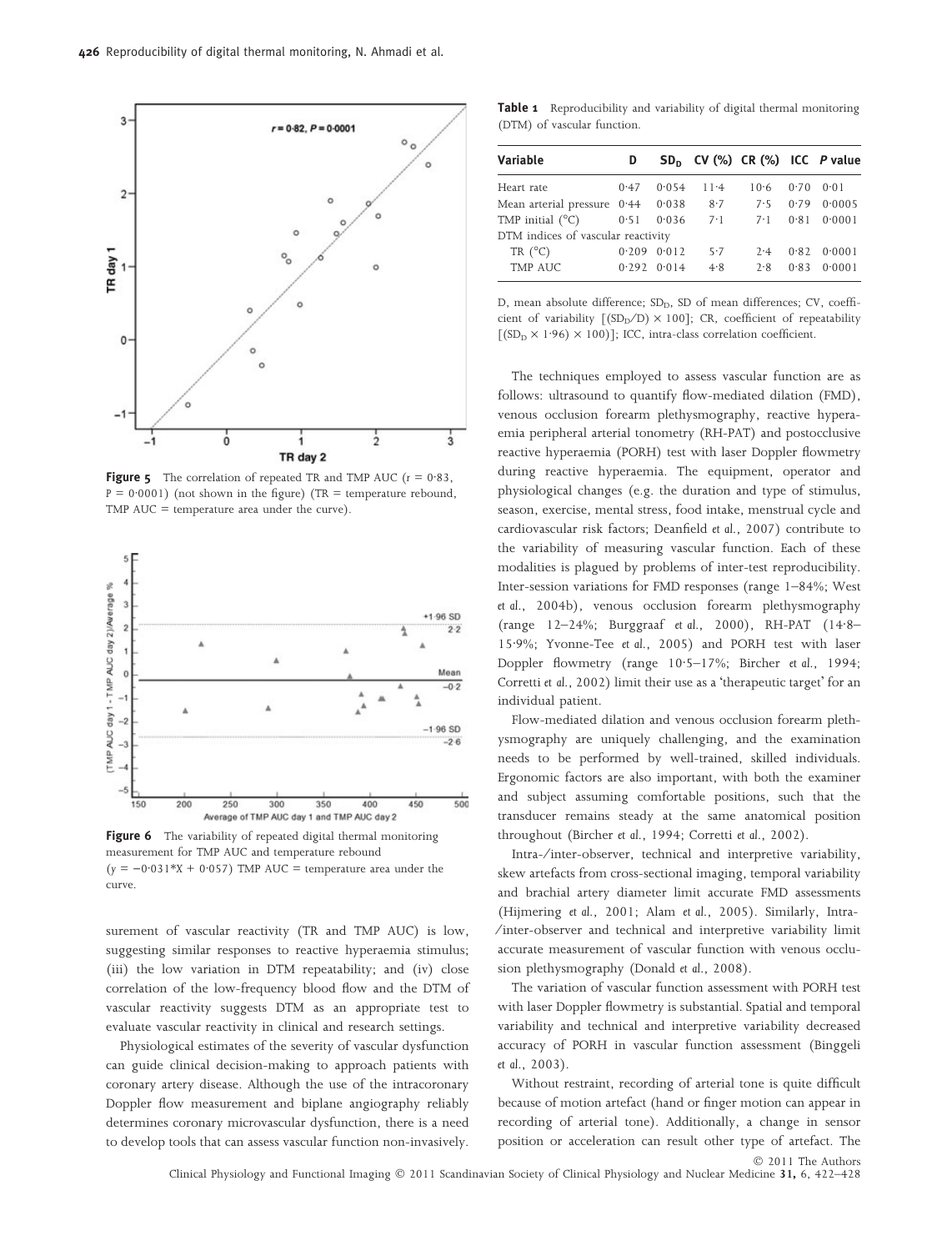artefacts are often comparable in magnitude and frequency to the pulse tone rendering, and simple filtering methods are useless. Above-mentioned artefacts and lack of automated compressor for controlled occlusion hyperaemia limit accurate vascular function assessment with RH-PAT (Agner & Serup, 1990).

Previous studies demonstrated that combined endothelial nitric oxide synthase (eNOS) and cyclooxygenase (COX) inhibition attenuated the acetylcholine (Ach)-induced, endothelium-dependent, cutaneous vasodilatation. In addition, the cutaneous vasorelaxant response to the endothelium-independent vasodilator, sodium nitroprusside (SNP), was unaffected. They suggested endothelium-dependent mechanisms for cutaneous vascular reactivity (Katz & Krum, 2001).

On the other hand, recent studies showed that simultaneous blockade of eNOS and COX has no effect on baseline skin blood flow and a considerable portion of the Ach-induced vasodilatation was preserved. These findings suggest that a non-nitric oxide, non-prostanoid-dependent pathway, potentially attributable to endothelium-derived hyperpolarizing factor (EDHF), plays an important role in the regulation of vascular tone in the microcirculation of human skin (Ludmer et al., 1986).

The strong correlation between fingertip DTM of vascular reactivity and hyperaemic blood velocity as well as easy access

**References** 

- Agner T, Serup J. Individual and instrumental variations in irritant patch-test reactions—clinical evaluation and quantification by bioengineering methods. Clin Exp Dermatol (1990); 15: 29–33.
- Ahmadi N, Hajsadeghi F, Gul K, Vane J, Usman N, Flores F, Nasir K, Hecht H, Naghavi M, Budoff M. Relations between digital thermal monitoring of vascular function, the Framingham risk score, and coronary artery calcium score. J Cardiovasc Comput Tomogr (2008); 2: 382–388.
- Ahmadi N, Usman N, Shim J, Nuguri V, Vasinrapee P, Hajsadeghi F, Wang Z, Foster GP, Nasir K, Hecht H, Naghavi M, Budoff MJ. Vascular dysfunction measured by fingertip thermal monitoring is associated with the extent of myocardial perfusion defect. J Nucl Cardiol (2009a); 16: 431–439.
- Ahmadi N, Nabavi V, Nuguri V, Hajsadeghi F, Flores F, Akhtar M, Kleis S, Hecht H, Naghavi M, Budoff M. Low fingertip temperature rebound measured by digital thermal monitoring strongly correlates with the presence and extent of coronary artery disease diagnosed by 64-slice multi-detector computed tomography. Int J Cardiovasc Imaging (2009b); 25: 725–738.
- Alam TA, Seifalian AM, Baker D. A review of methods currently used for assessment of in

vivo endothelial function. Eur J Vasc Endovasc Surg (2005); 29: 269-276.

- Binggeli C, Spieker LE, Corti R, Sudano I, Stojanovic V, Hayoz D. Statins enhance postischemic hyperemia in the skin circulation of hypercholesterolemic patients. J Am Coll Cardiol (2003); 42: 71–77.
- Bircher A, De-Boer EM, Agner T, Wahlberg JE, Serup J. Guidelines for measurement of cutaneous blood flow by laser Doppler flowmetry (a report from the Standardization Group of the European Society of Contact Dermatitis). Contact Dermatitis (1994); 30:  $60 - 72$ .
- Bland JM, Altman DG. Statistical methods for assessing agreement between two methods of clinical measurement. Lancet (1986); 1: 307–310.
- Burggraaf J, Kemme MJB, Muller LM, Schoemaker RC, Cohen AC. The influence of the hand circulation on the assessment of venous distensibility of the human forearm with venous occlusion plethysmography. Br J Clin Pharmacol (2000); 50: 621–623.
- Celermajer DS, Sorensen KE, Gooch VM, Spiegelhalter DJ, Miller OI, Sullivan ID, Lloyd JK, Deanfield JE. Non-invasive detection of endothelial dysfunction in children and adults at risk of atherosclerosis. Lancet (1992); 340: 1111–1115.
- Corretti MC, Anderson TJ, Benjamin EJ, Celermajer D, Charbonneau D, Creager MA.

to the skin microcirculation suggests that this simple and non-invasive modality can be reliably used to detect early vascular dysfunction without clinical manifestations and also monitor potential changes in vascular function in response to therapy or disease progression. DTM is a potentially useful non-invasive addition to current techniques to assess the underlying vascular dysfunction in a reliable manner because it uses standardized, operator-independent, automated measurements that can minimize equipment- and operator-related influences.

# Conclusion

Evaluation of vascular function of the coronary arteries focuses on the circulation of clinical relevance (Schachinger et al., 2000) and is a predictor of cardiovascular events (Celermajer et al., 1992; Suwaidi et al., 2000). Because vascular dysfunction is not confined to the coronary arteries, non-invasive techniques to assess peripheral vascular function have been developed and have been used in clinical studies to evaluate the responses to a particular therapy (Celermajer et al., 1992; Schachinger et al., 2000; Suwaidi et al., 2000). DTM of vascular reactivity, with its low inter-session variability, could serve to stratify cardiovascular risk and monitor the vascular response to therapies.

> Guidelines for the ultrasound assessment of endothelial-dependent flow-mediated vasodilation of the brachial artery: a report of the International Brachial Artery Reactivity Task Force. J Am Coll Cardiol (2002); 39: 257–265.

- Deanfield E, Halcox JP, Rabelink TJ. Endothelial function and dysfunction: testing and clinical relevance. Circulation (2007); 115: 1285–1295.
- Donald AE, Halcox JP, Charakida M, Storry C, Wallace SM, Cole TJ, Friberg P, Deanfield JE. Methodological approaches to optimize reproducibility and power in clinical studies of flow-mediated dilation. J Am Coll Cardiol (2008); 51: 1959–1964.
- Fehling PC, Arciero PJ, MacPherson CJ, Smith DL. Reproducibility of resting peripheral blood flow using strain gauge plethysmography. Int J Sports Med (1999); 20: 555–559.
- Hijmering ML, Stroes ES, Pasterkamp G, Sierevogel M, Banga JD, Rabelink TJ. Variability of flow mediated dilation: consequences for clinical application. Atherosclerosis (2001); 157: 369–373.
- Joannides R, Haefeli WE, Linder L, Richard V, Bakkali EH, Thuillez C, Luscher TF. Nitric oxide is responsible for flow-dependent dilatation of human peripheral conduit arteries in vivo. Circulation (1995); 91: 1314–1319.
- Katz SD, Krum H. Acetylcholine-mediated vasodilation in the forearm circulation of patients with heart failure: indirect evidence